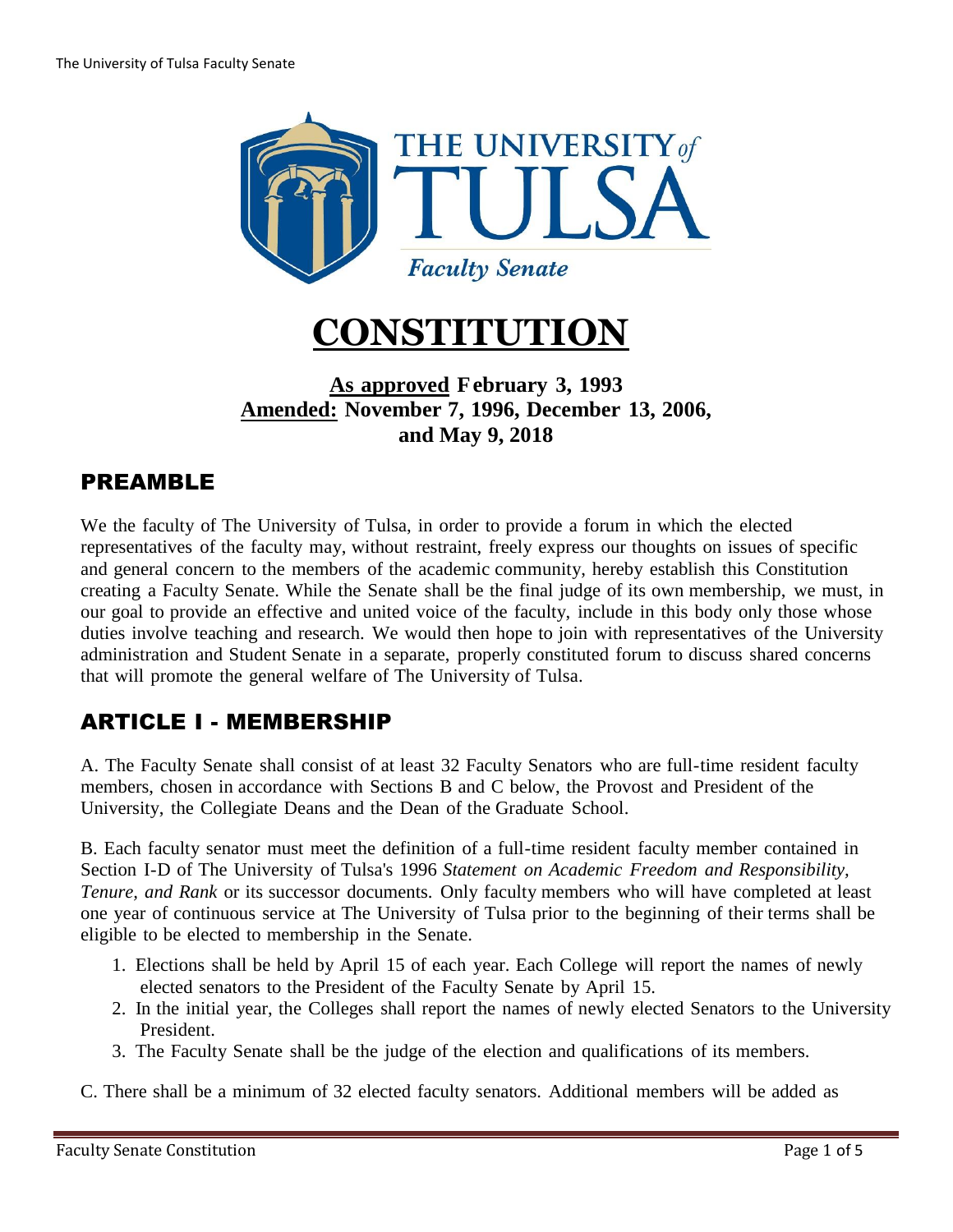needed to comply with Section C.2 of this article.

- 1. Each undergraduate College and the College of Law shall be entitled to at least four faculty senators plus a number of additional faculty senators that reflects as nearly as possible the proportions of each College's full-time teaching and research faculty.
- 2. The additional senators representing each College will be apportioned according to the following procedure:
	- a. Determine the number of full-time resident faculty members in each College unit eligible for membership as determined by the Faculty Senate and calculate each College's proportion of the total full-time university faculty.
	- b. Multiply the proportion of full-time resident faculty times 16 and round that number to the nearest whole number.
- 3. If the total number of senators calculated according to C.1 and C.2.b is less than 32, add one senator to the College whose membership fraction is less than but nearest to .5 without exceeding 32.
- D. Terms of Membership:
	- 1. The terms of the faculty members shall be three years, with each College electing annually onethird (or as near thereto as possible) of the members to which it is entitled. The terms of office shall begin June 1.

2. A College shall initially elect one-third of its senators for a one year term, one-third for a two year term, and one-third for a full three year term.

- E. Vacancies:
	- 1. Each year, each college shall elect at least one standing alternate. The term of the standing alternate(s) shall be one year and begin June 1.
	- 2. A Senate vacancy will be filled by the first standing alternate of the respective college. If called, the standing alternate will serve until the next regularly scheduled election.
	- 3. An additional vacancy from the same college will be filled by the second standing alternate of that college. If a second standing alternate has not been elected, the vacancy shall be filled by a new member elected, with all deliberate speed, according to the procedures of the appropriate College. Further vacancies will be filled in the same manner.

### ARTICLE II - JURISDICTION AND POWERS

A. The Faculty Senate is authorized to consider any subject pertaining to the interests of the faculty and may make recommendations to the appropriate administrative officers on such matters as:

- 1. University-wide curricular matters including the creation and retention of undergraduate and graduate programs.
- 2. Policies related to teaching and other scholarly activities.
- 3. Issues relating to the development and delivery of academic support services including, but not limited to, the bookstore, libraries, and computing services.
- 4. Standards for admission and retention of all students, the requirements for the granting of academic degrees, and aspects of student life that relate directly to the educational process.
- 5. All matters relating to University planning, including financial resource planning and allocation, the establishment of budgets, and the monitoring of internal allocation mechanisms.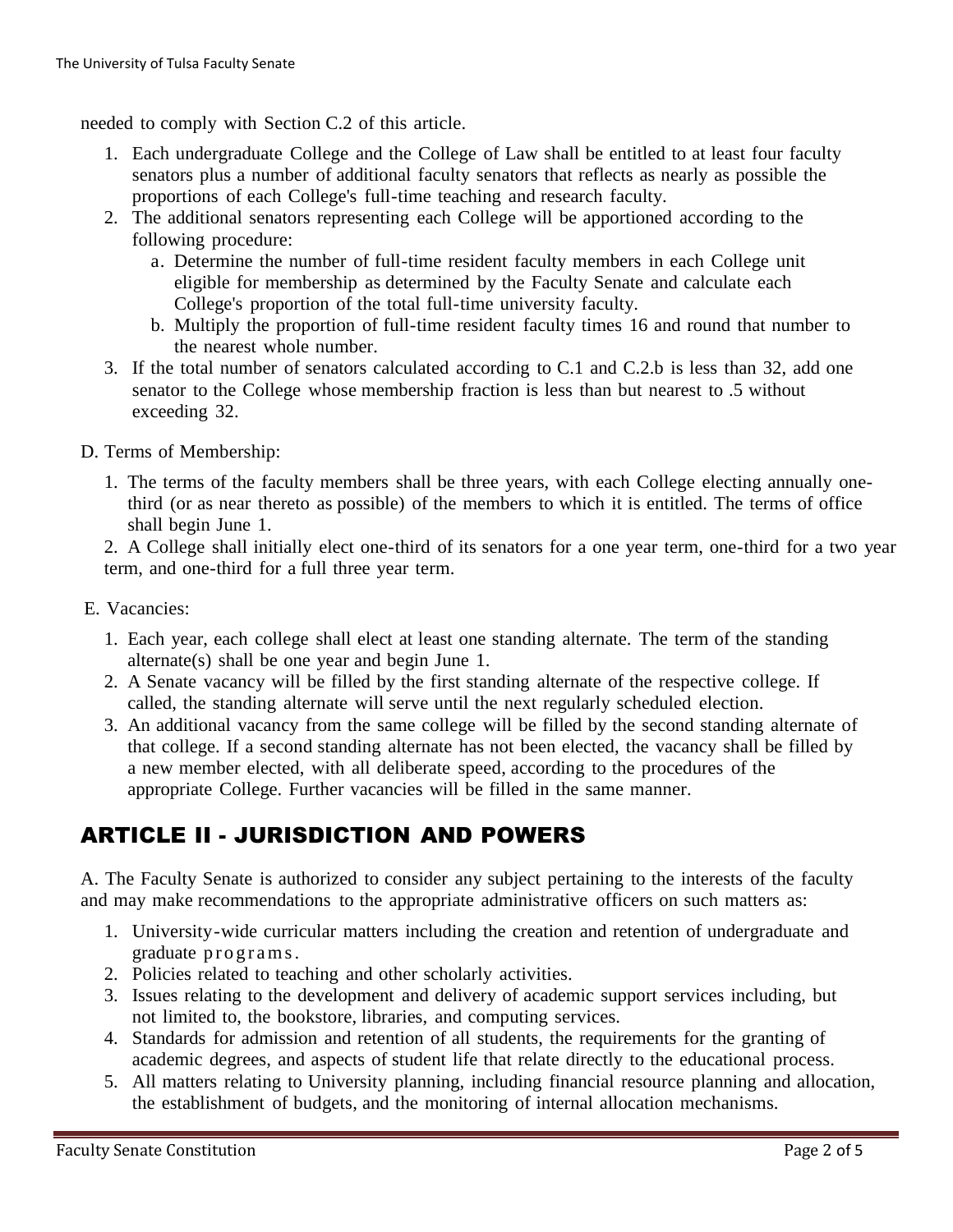- 6. Selection and evaluation of the principal administrative officers having University-wide responsibilities, as well as the creation or abolition of such offices.
- 7. Policies relating to faculty benefits, including salaries, insurance, retirement, sabbaticals, and leaves.
- 8. The structure of the University as it relates to the delivery of educational and athletic services.
- 9. Matters relating to the health and safety of all employees as well as matters relating to affirmative action and equal employment opportunity.
- 10. The granting of honorary degrees

B. The Faculty Senate shall have the authority to request administrative action on any issue of specific or general concern to the members of the academic community. All requests for administrative action made by the Faculty Senate shall be subject to:

- 1. Approval by the President of the University.
- 2. Approval by the Board of Trustees when the action is of such a nature as to require that approval by law and/or the University Charter and Bylaws.
- 3. When the administrative action requested by the Faculty Senate does not receive approval, a record of the disapproval shall be returned to the Faculty Senate within thirty days; this record of disapproval and the subsequent disposition of the action shall become a part of the records of the Faculty Senate.

### ARTICLE III - MEETINGS

A. The Faculty Senate shall hold regularly scheduled meetings; however, no regularly scheduled meetings will be held in June, July, or December.

B. In the initial year, the University President or a designate shall call the first meeting and preside until a Faculty Senate President is elected.

C. The Senate may be called to additional meetings by the President of the University, the President of the Senate, or by petition from:

- 1. Half of its members; or
- 2. Half of the full-time Faculty members of any College in the University; or
- 3. Twenty percent of the full-time Faculty members of the University.

D. The Student Senate, by a two-thirds vote, may request a joint Student Senate-Faculty Senate meeting chaired by the President of the Faculty Senate.

E. All regularly scheduled meetings of the Senate shall be open to all University resident faculty members, who shall be notified of meeting times and places. The Vice President shall also apprise faculty members, in writing, of agendas in advance of these meetings.

### ARTICLE IV - OFFICERS

A. The President of the Faculty Senate shall be a member of the Faculty Senate, elected to the office for a one-year term. The President will discharge customary duties of the presiding officer and other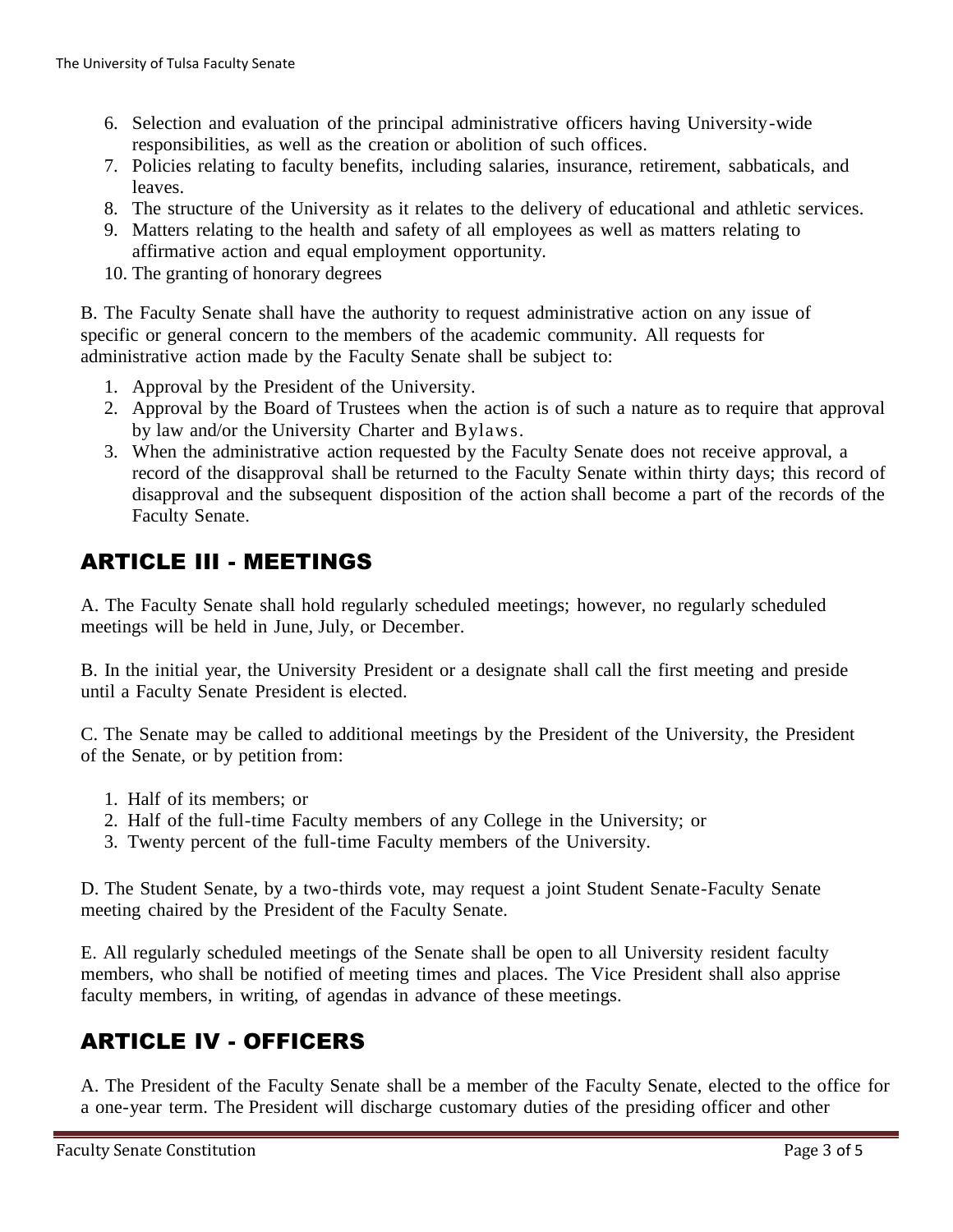functions as provided for in the Constitution and Bylaws, or at the direction of the Senate.

- 1. Nominations for the Presidency can only be made from the floor by Faculty Senators. The President shall be elected by majority vote of the Faculty Senators present at the April meeting.
- 2. The President shall establish the agenda of the regular meetings of the Faculty Senate.
- 3. The President shall immediately inform, in writing, the President of the University of all requests for administrative action taken by the Faculty Senate.
- 4. Service as President of the Senate shall be considered as a significant contribution to University service with commensurate stipend of one month summer salary.

B. Nominations for the Vice President of the Faculty Senate can only be made from the floor by Faculty Senators. The Vice President shall be elected by majority vote of the Faculty Senators present at the April meeting and will take office effective June 1. The Vice President shall serve as presiding officer in the absence of the President and shall have the following additional duties:

- 1. Recording and preserving the minutes of the meetings of the Faculty Senate.
- 2. Notifying members and faculty of meeting times and agenda.
- 3. Preparing and distributing to all members of the University faculty, administrative staff, and appropriate student bodies, a monthly report of the actions taken by the Faculty Senate.
- 4. Service as Vice President of the Senate shall be considered as a significant contribution to University service with commensurate stipend of one month summer salary.
- C. Vacancies:
	- 1. If the office of the President of the Faculty Senate becomes vacant, the Vice President shall assume that office.
	- 2. In the event of a vacancy in the office of the Vice President, the Faculty Senate, at its next meeting, shall elect a successor.
	- 3. Should both offices become vacant, the President of the University shall call a special session of the Faculty Senate for the election of these officers.

## ARTICLE V - ORGANIZATION AND PROCEDURE

A. The Faculty Senate shall determine its own organization and rules of procedure.

B. Those rules contained in the latest edition of Robert's Rules of Order shall govern in all matters for which they are applicable and consistent with the Constitution and Bylaws of the Faculty Senate.

C. The Faculty Senate is granted the authority to create committees which may include faculty, students, administrators, and/or staff, as appropriate.

# ARTICLE VI - SHARED GOVERNANCE

A. Shared governance at The University of Tulsa is an important priority and it is expected that this will be reflected in formal structure, policy, institutional culture, and practice. The President and Vice President of